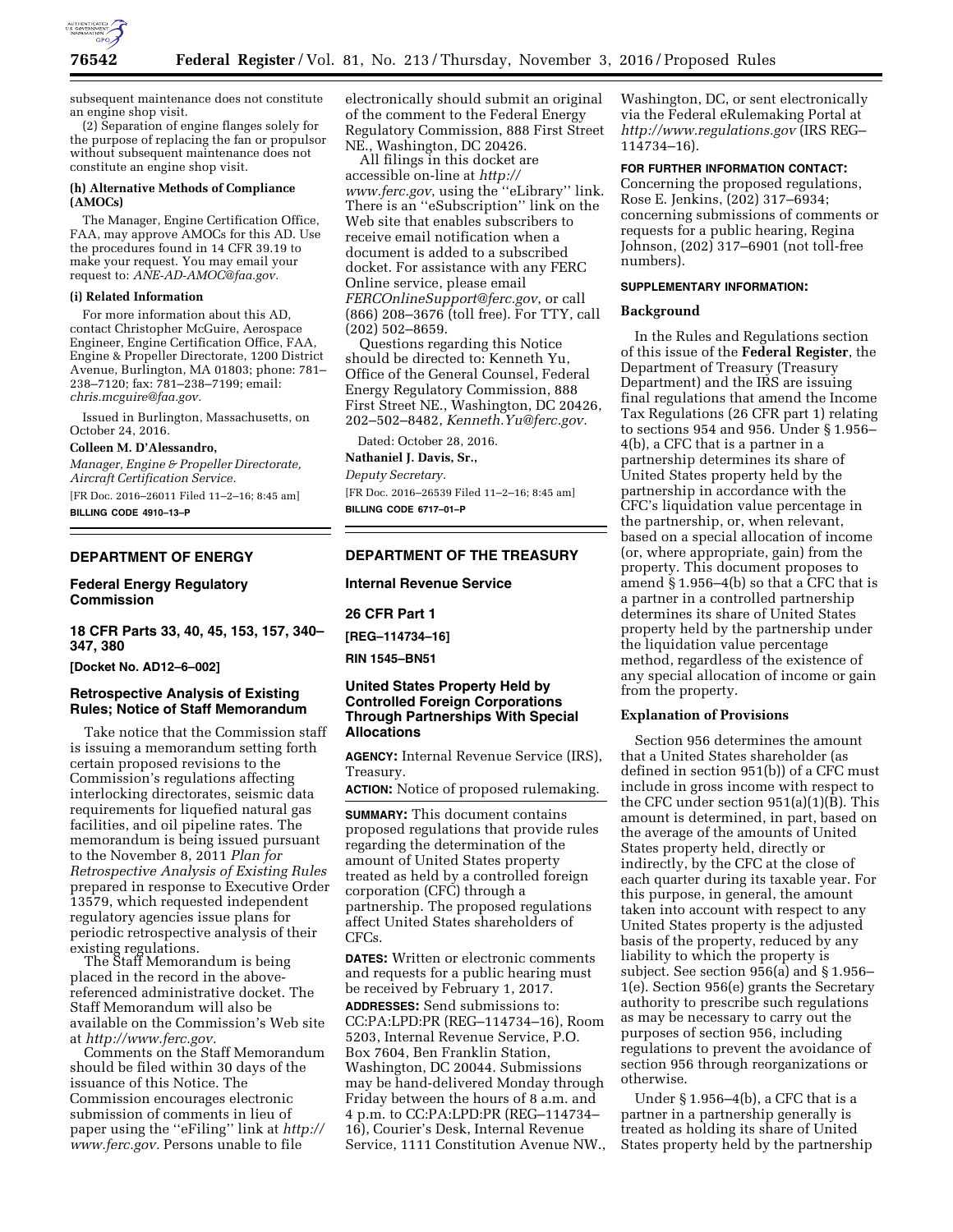in accordance with the CFC partner's liquidation value percentage in the partnership. However, if there is a special allocation of income (or, where appropriate, gain) from United States property that does not have a principal purpose of avoiding the purposes of section 956, the partner's attributable share of that property is determined solely by reference to the special allocation. See § 1.956–4(b)(2)(ii). The Treasury Department and the IRS have concluded that, in general, these rules provide a reasonable means of determining a partner's interest in property held by a partnership for purposes of section 956 because they generally result in an allocation of specific items of property that corresponds with each partner's economic interest in that property, including any income or gain that may be subject to special allocations.

The Treasury Department and the IRS are concerned, however, that special allocations with respect to a partnership that is controlled by a single multinational group are unlikely to have economic significance for the group as a whole and can facilitate tax planning that is inconsistent with the purposes of section 956. Accordingly, these proposed regulations propose to revise § 1.956–4(b) such that a partner's attributable share of each item of property of a partnership controlled by the partner would be determined solely in accordance with the partner's liquidation value percentage, even if income or gain from the property is subject to a special allocation. Specifically, under proposed § 1.956– 4(b)(2)(iii), the rule in § 1.956–4(b)(2)(ii) requiring a partner's attributable share of partnership property to be determined by reference to special allocations with respect to the property would not apply in the case of a partnership controlled by the partner. For this purpose, a partner is treated as controlling a partnership if the partner and the partnership are related within the meaning of section 267(b) or section 707(b), substituting ''at least 80 percent'' for ''more than 50 percent''. The examples in § 1.956–4(b)(3) are proposed to be modified in accordance with the proposed rule.

These proposed regulations are proposed to be effective for taxable years of CFCs ending on or after the date of publication in the **Federal Register** of the Treasury decision adopting them as final regulations, and taxable years of United States shareholders in which or with which such taxable years end, with respect to property acquired on or after the date of publication in the **Federal Register** of the Treasury decision

adopting them as final regulations. The IRS may, where appropriate, challenge transactions under currently applicable Code or regulatory provisions or judicial doctrines.

### **Special Analyses**

Certain IRS regulations, including these regulations, are exempt from the requirements of Executive Order 12866, as supplemented and reaffirmed by Executive Order 13563. Therefore, a regulatory assessment is not required. It has also been determined that section 553(b) of the Administrative Procedure Act (5 U.S.C. Chapter 5) does not apply to these regulations, and because the regulations do not impose a collection of information on small entities, the Regulatory Flexibility Act (5 U.S.C. chapter 6) does not apply. Pursuant to section 7805(f), this notice of proposed rulemaking has been submitted to the Chief Counsel of Advocacy of the Small Business Administration for comment on its impact on small business.

# **Comments and Requests for Public Hearing**

Before these proposed regulations are adopted as final regulations, consideration will be given to any comments that are submitted timely to the IRS as prescribed in this preamble under the ''Addresses'' heading. The Treasury Department and the IRS request comments on all aspects of the proposed rules. All comments will be available at *[www.regulations.gov](http://www.regulations.gov)* or upon request. A public hearing will be scheduled if requested in writing by any person that timely submits electronic or written comments. If a public hearing is scheduled, notice of the date, time, and place for the public hearing will be published in the **Federal Register**.

#### **Drafting Information**

The principal author of these proposed regulations is Rose E. Jenkins of the Office of Associate Chief Counsel (International). However, other personnel from the Treasury Department and the IRS participated in their development.

### **List of Subjects in 26 CFR Part 1**

Income taxes, Reporting and recordkeeping requirements.

# **Proposed Amendments to the Regulations**

Accordingly, 26 CFR part 1 is proposed to be amended as follows:

### **PART 1—INCOME TAXES**

**Paragraph 1.** The authority citation for part 1 continues to read in part as follows:

# **Authority:** 26 U.S.C. 7805 \* \* \*

Section 1.956–4 also issued under 26 U.S.C. 956(d) and 956(e).

Par. 2. Section 1.956-4 is amended by:

- 1. Revising paragraph (b)(2)(ii).
- 2. Adding paragraph (b)(2)(iii).

■ 3. Adding a sentence at the end of

paragraph (i) of *Example 2* of paragraph (b)(3).

■ 4. Revising paragraph (ii) of *Example 2* of paragraph (b)(3).

■ 5. Revising *Example 3* of paragraph (b)(3).

■ 6. Adding *Example 4* to paragraph (b)(3).

■ 7. Revising paragraph (f)(1).

The revisions and additions read as follows:

### **§ 1.956–4 Certain rules applicable to partnerships.**

- \* \* \* \* \*
	- (b) \* \* \*  $(2)^* * * *$
- (ii) *Special allocations.* Except as otherwise provided in paragraph (b)(2)(iii) of this section, for purposes of paragraph (b)(1) of this section, if a partnership agreement provides for the allocation of book income (or, where appropriate, book gain) from a subset of the property of the partnership to a partner other than in accordance with the partner's liquidation value percentage in a particular taxable year (a *special allocation*), then the partner's attributable share of that property is determined solely by reference to the partner's special allocation with respect to the property, provided the special allocation does not have a principal purpose of avoiding the purposes of section 956.

(iii) *Limitation on special allocations in the case of a controlled partnership.*  Paragraph (b)(2)(ii) of this section does not apply to determine a partner's attributable share of partnership property in the case of a partnership controlled by the partner. For purposes of this paragraph (b)(2)(iii), a partner controls a partnership when the partner and the partnership are related within the meaning of section 267(b) or section 707(b), determined by substituting ''at least 80 percent'' for ''more than 50 percent'' wherever it appears.  $(3) * * * *$ 

*Example 2.* (i) *Facts.* \* \* \* FS does not control FPRS within the meaning of paragraph (b)(2)(iii) of this section.

(ii) *Result.* Under paragraph (b)(1) of this section, for purposes of section 956, FS is treated as holding its attributable share of the property held by FPRS with an adjusted basis equal to its attributable share of FPRS's adjusted basis in such property. In general, FS's attributable share of property held by